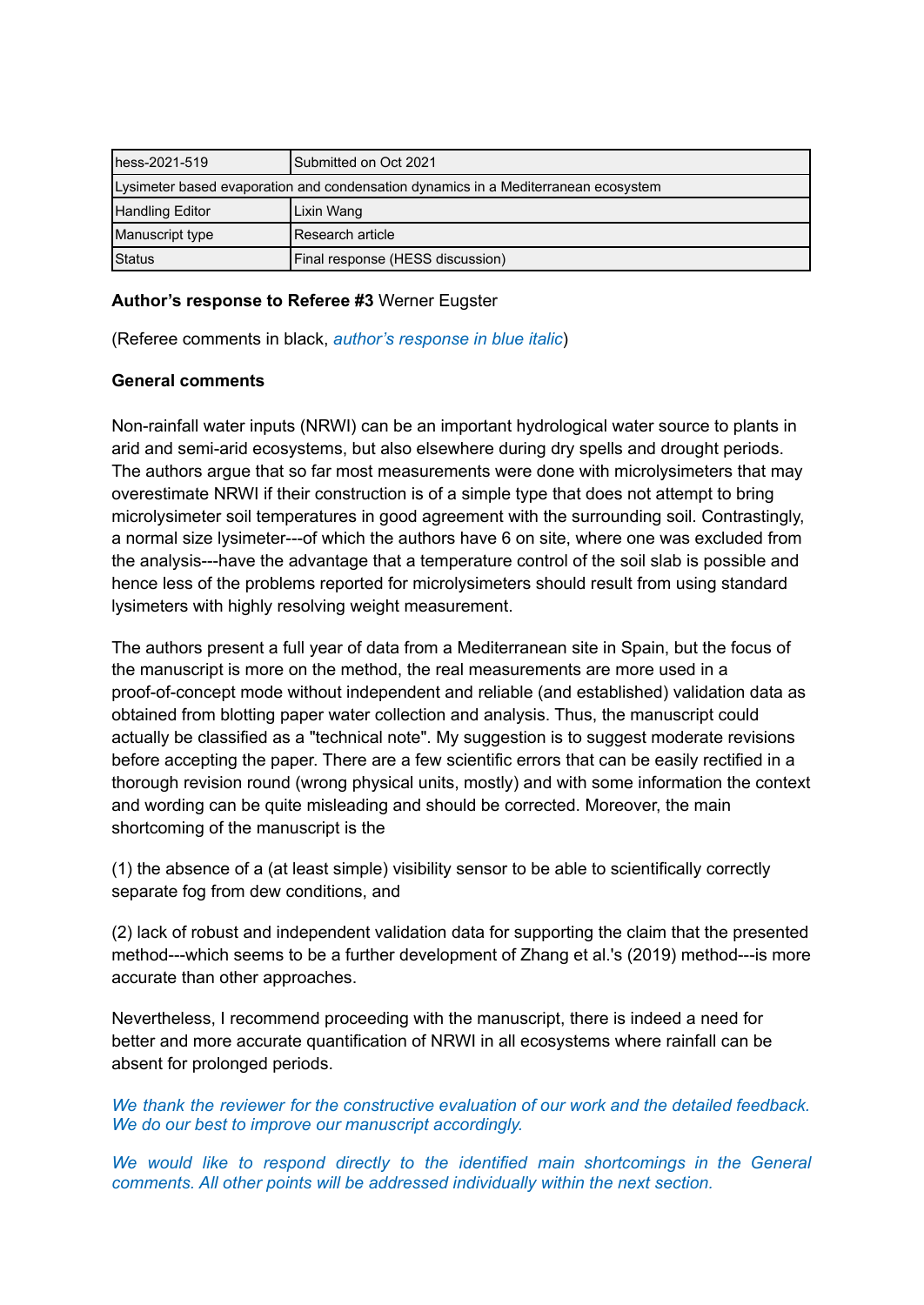*The reviewer identifies that the written manuscript has a strong focus on the methodological approach and suggests that the manuscript could also be classified as a 'technical note'. In our opinion, a technical note would require a complete validation including campaign-based measurements which we were not able to perform. This was criticized by reviewers 1 and 2, Giora Kidron and Werner Eugster, and we completely agree with both on this point. Unfortunately, however, we couldn't conduct such a campaign during the central measurement period, also due to restrictions related to the pandemic. Therefore, we alternatively tried to evaluate the lysimeter rainfall magnitude and coherence across stations and evapotranspiration measurement totals with independent observations and to benchmark NRWI as well as possible with models.*

*In the manuscript, we are nevertheless primarily interested in presenting the diel and seasonal dynamics of NRW at our site. Therefore, we prefer to keep the manuscript as a research article as it goes beyond the technical aspect. We leave it to the editor to decide whether he would classify this manuscript as a technical note.*

*Concerning (1) based on the concerns of the reviewer we extended the analysis and tried to scientifically benchmark fog occurrence based on radiation equilibrium measured at 1.6 m sensor height. Suspended droplets during fog cause an optically thick layer that obstructs surface radiation to the sky and creates a radiation equilibrium. Under such conditions, visibility sensors would also record a decrease in visibility which has been used in other studies additionally to rH sensors to separate fog from dew (e.g. Feigenwinter et al. 2020, Riedl et al. 2022).*

*Methods: (1) We visually identified mornings of fog and mornings where no fog occurred from images collected by a digital camera installed at the site from 01.10.2020 to 31.12.2020. (2) We hypothesize that fog creates a radiation equilibrium at our sensor at 1.6 m measurement height. We tested this hypothesis by comparing the ratio LW↑ to LW↓ between foggy and non-foggy conditions with the non-parametric Mann-Whitney U test.*

*(2) Then, we compare the ratio of LW↑ and LW↓ during fluxes classified as fog based on rH and the lysimeter weight changes to periods where dew or none of the two fluxes are assigned. Statistical significance between the conditions was again tested with the non-parametric Mann-Whitney U test.*

*A direct comparison between the camera images and the lysimeter measured fog deposition was not possible because fog could only be visually identified after sunrise. The deposition recorded with the lysimeters, however, stopped with sunrise.*

*Results1: During fog conditions that were visually identified from the digital camera a radiation equilibrium is nearly reached with a median ratio of 0.98, whereas during non-foggy conditions the median ratio is lower (0.88). The difference is statistically significant (p < 0.001).*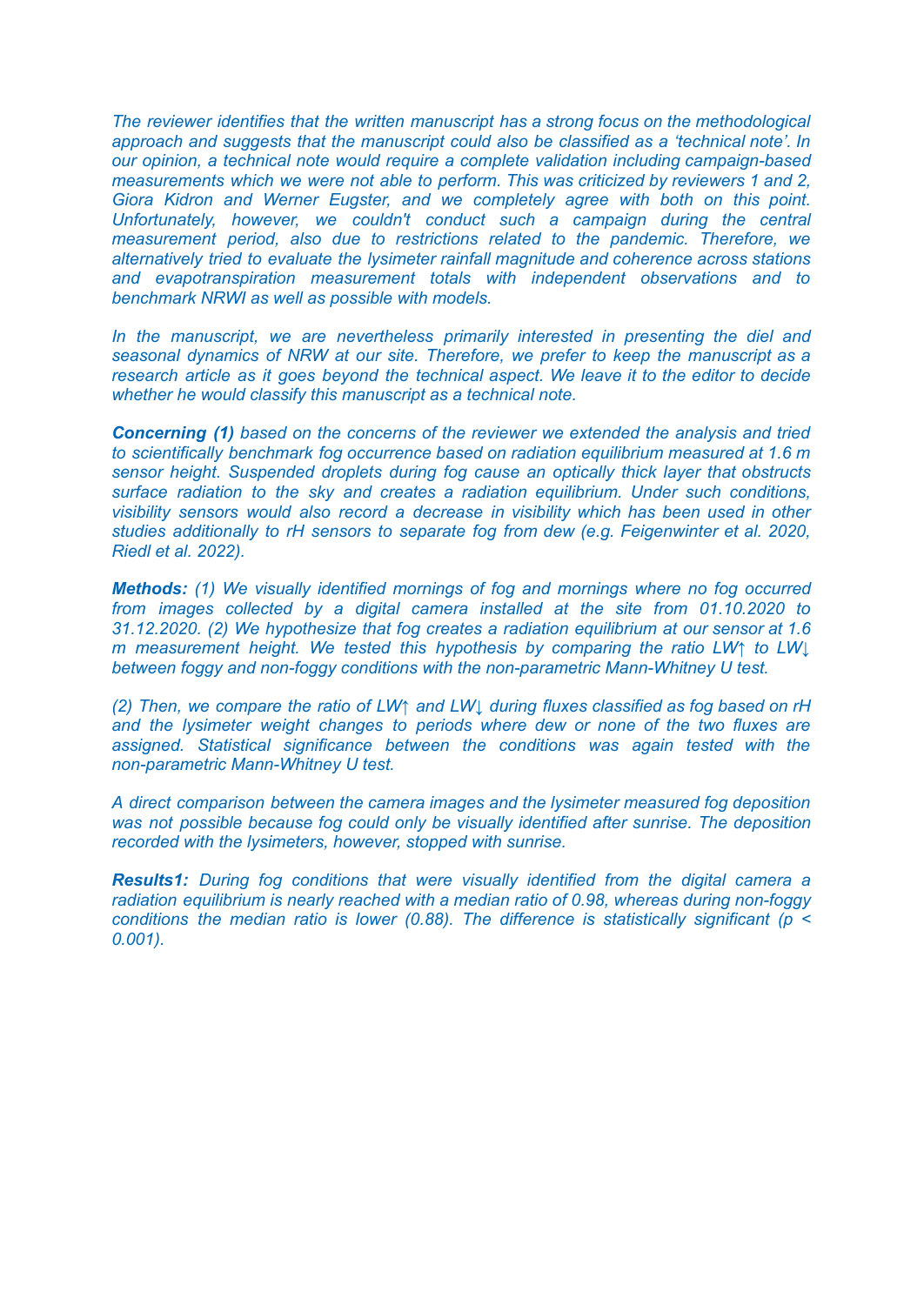

*Figure 2. Comparison of upward (↑) and downward (↓) longwave radiation (LW) during the conditions* classified as fog and without fog from a digital camera. The black dotted line in panel a) displays the *identity line. Panel b) illustrates the radiation ratios during fog and no-fog conditions. The differences between the ratios are statistically significant with a significance level p < 0.001.*

*Results2: Lysimeter weight increases assigned to fog based on a rH threshold of 97 % are also closer to radiation equilibrium (median = 0.9) compared to dew (median = 0.84). The distribution of the ratios has a greater overlap at lower ratios. The difference between the two categories is statistically significant (p < 0.001).*



*Figure 3. Comparison of upward (↑) and downward (↓) longwave radiation (LW) during the conditions classified as fog and dew from the flux partitioning of lysimeter weight changes. Panel a) illustrates*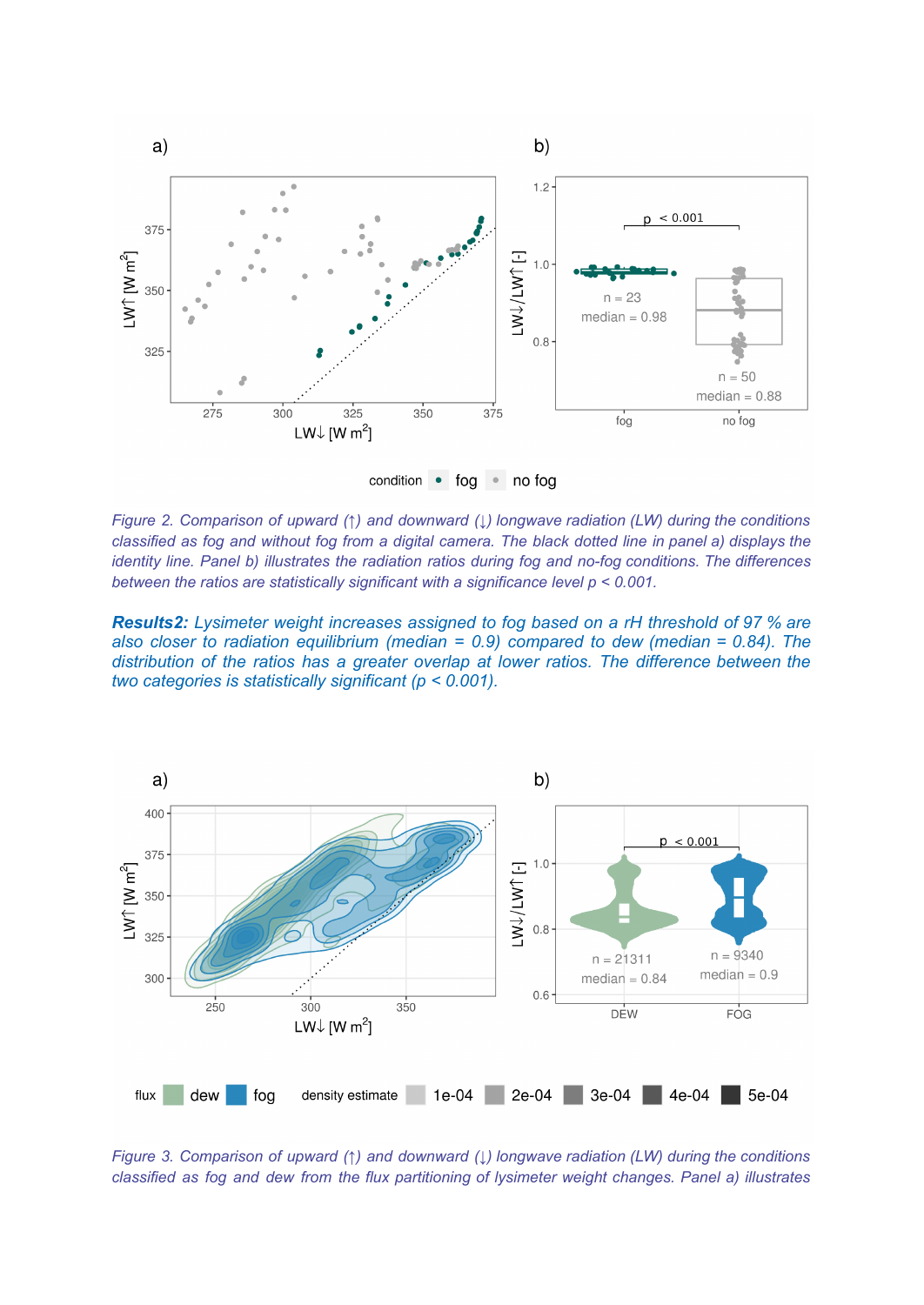*the smoothed Kernel-Density-Estimate, with the black dotted line displaying the identity line. Panel b) illustrates the distribution of radiation ratios during dew and fog conditions. The difference between the distributions is statistically significant with a significance level p < 0.001.*

*In the manuscript, we changed the Material and Method section by reformulating 2.3 and adding a new subsubsection (2.3.1), explaining the approach. The respective results were* added in section 3.2 as (new) Figure 5 (only for  $rH = 97$ %). In the Discussion, we extend the *paragraph (l 361 - 366) to put greater emphasis on the threshold parameter selection uncertainty and the link to the (partially) incorrect assumption of only one flux occurring at a time.*

*We hope that this approach convinces the reviewer that even without a visibility sensor a separation between fog and dew can be performed to a sufficient degree based on an rH threshold.*

*Concerning (2) we changed all passages in the manuscript claiming that the presented method is more accurate than the method of Zhang et al. 2019. As stated above, this was not the scope of the manuscript and cannot be performed without on-site measurements.*

#### **MAJOR POINTS**

Title: the paper is clearly focused on NRWI, and evaporation in my view is rather treated a side aspect (and not very clearly associated with NRWI except for the short discussion about downward latent heat flux being in good agreement with water vapor absorption estimates from the lysimeter). In my view a title of the kind of ``Lysimeter based quantification of non-rainfall water inputs to a Mediterranean ecosystem'' (maybe clearly classified as a technical note) would represent the contents much better.

*Thanks for sharing your thoughts on the title and for your concrete suggestion. Based on your concerns and our intention to formulate the core message of the paper as its title we would come up with the following suggestion as an alternative:*

*"Resolving seasonal and diel dynamics of non-rainfall water inputs in a Mediterranean ecosystem using lysimeters"*

62: ``Recently Kidron and Kronenfeld (2020b) found that temperature inside the micro-lysimeters deviated from that in the surrounding soil, \ldots''---here some rewriting is required. Firstly, the original paper makes unacceptable generalisations that require some caution when using that reference; secondly, the statement as presented here does not correctly reflect the contents. Kidron and Kronenfeld (2020b) used microlysimeters (ML) with a huge gap between ML and original soil, a cold-air trap that leads to excessive cooling of the pit at night and consequently to lower than normal soil temperatures. And that's the key effect, \textbf{not} that the soil temperature is different from the surrounding soil: if the soil inside the ML is colder than it should be, then you expect additional condensation to occur in the ML, thereby artificially suggesting and NRWI that is in fact an artifact. As you can see in Riedl et al. in Fig. 5 the soil inside our MLs is actually somewhat warmer or equal in temperature compared to the control. In this way, the artifact of the ML critisised by Kidron and Kronenfeld (2020b) is avoided. Thus, the problem with Kidron and Kronenfeld (2020b) is that they generalize from their overly simplistic ML to all ML (which is not correct, a simple lid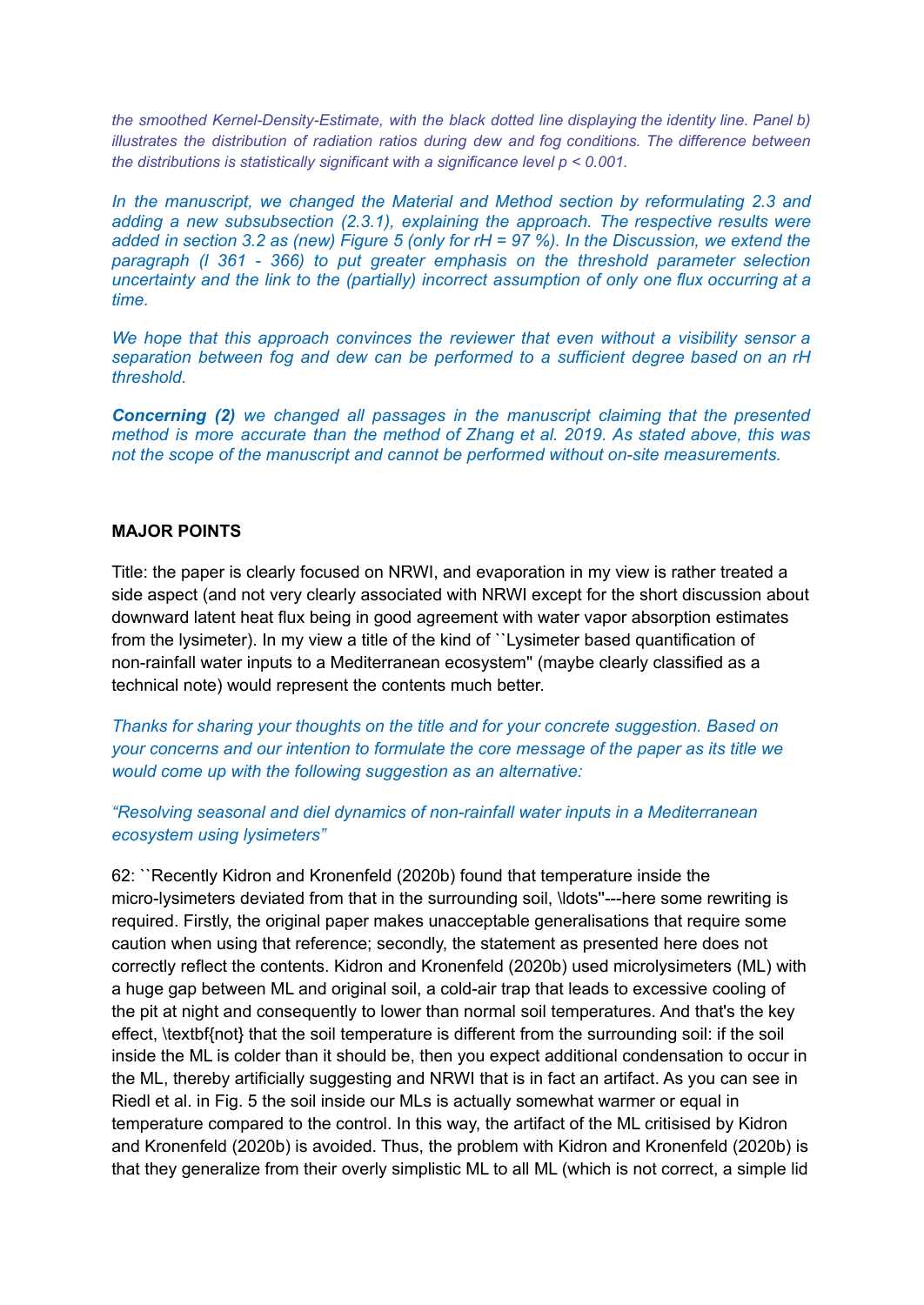actually solves the problem, or at least reduces this artifact). A normal-size lysimeter with such a large gap around the lysimeter would also act as a cold air pit, the only advantage you have with a large lysimeter is that you could more easily add heating wires to heat the soil to more closely match the control temperature. Thus, I agree with your argumentation in lines 64--66.

*Thank you, we understand that this sentence was misleading in the way that it did not clearly point out that the problem lay in the ML design that many past studies were based on and not the ML technology itself. As suggested we reformulated the sentence to make this point more clear:*

*"It was recently suggested that the temperature regime in many formerly used micro-lysimeter setups deviated from the surrounding soil causing an overestimation of the measured NRW (Kidron and Kronenfeld, 2020b)."*

169: The 10\,cm \$T\_a\$ is not a real reference, see Monteith (1957). Why not extrapolate to the 1\,cm height? At least you must reference and consider Monteith (1957), this is an omission which is not understandable. In my view all papers with Monteith as author or co-author are of a quality that makes them relevant even after decades, and omitting Monteith knowledge normally goes in the wrong direction (scientifically), away from what we call ``progress''.

*Thank you for this comment. We included Monteith 1957 as a reference but would argue that the 0.1 m height of air temperature measurement is appropriately chosen based on the conditions at our site. The grass layer in Monteith 1957 was kept about 1 cm high by regular cutting, which is why this height is suitable for their setup. The average canopy height of grasses in Majadas is however 0.1 m (Migliavacca et al. 2017). Therefore, we prefer to keep the offset value for the temperature at 0.1 m height.*

*This choice has been indirectly confirmed by Giora Kidron (reviewer 2), who supported our choice for the grass layer, pointing out that may not be appropriate for biocrusts (which we barely have at our site).*

*Nevertheless, based on your comment we analyzed the data again and found that the average air temperature difference from 0.1 m measurement height and spline extrapolated temperature at 0.01 m height amounts to only 0.03 °C.*

313--315: see my remarks further up (line 62). This statement needs a rewording to take care of the flaw of Kidron \& Kronfeld's questionable generalisation to all ML, and the fact that this overestimation could be overcome easily by using a smarter ML design with a lid to avoid the nocturnal cold-air pit.

*We changed the sentence in lines 313-315 in the following way:*

*"Many former studies based on simple micro lysimeters likely overestimated NRWI due to greater heat loss through the walls compared to the surrounding unperturbed soil (Kidron and Kronenfeld, 2020b)."*

Appendix A1: this is never referenced in the text and is a mess---either remove or rectify all the errors. If the latter is desired: \$C p\$ has wrong units; \$s\$ see my comments; \$LW\$ and \$SW\$ have wrong units; \$\Delta W\$ has wrong units; use \$\Delta q\$ instead of \$\delta q\$;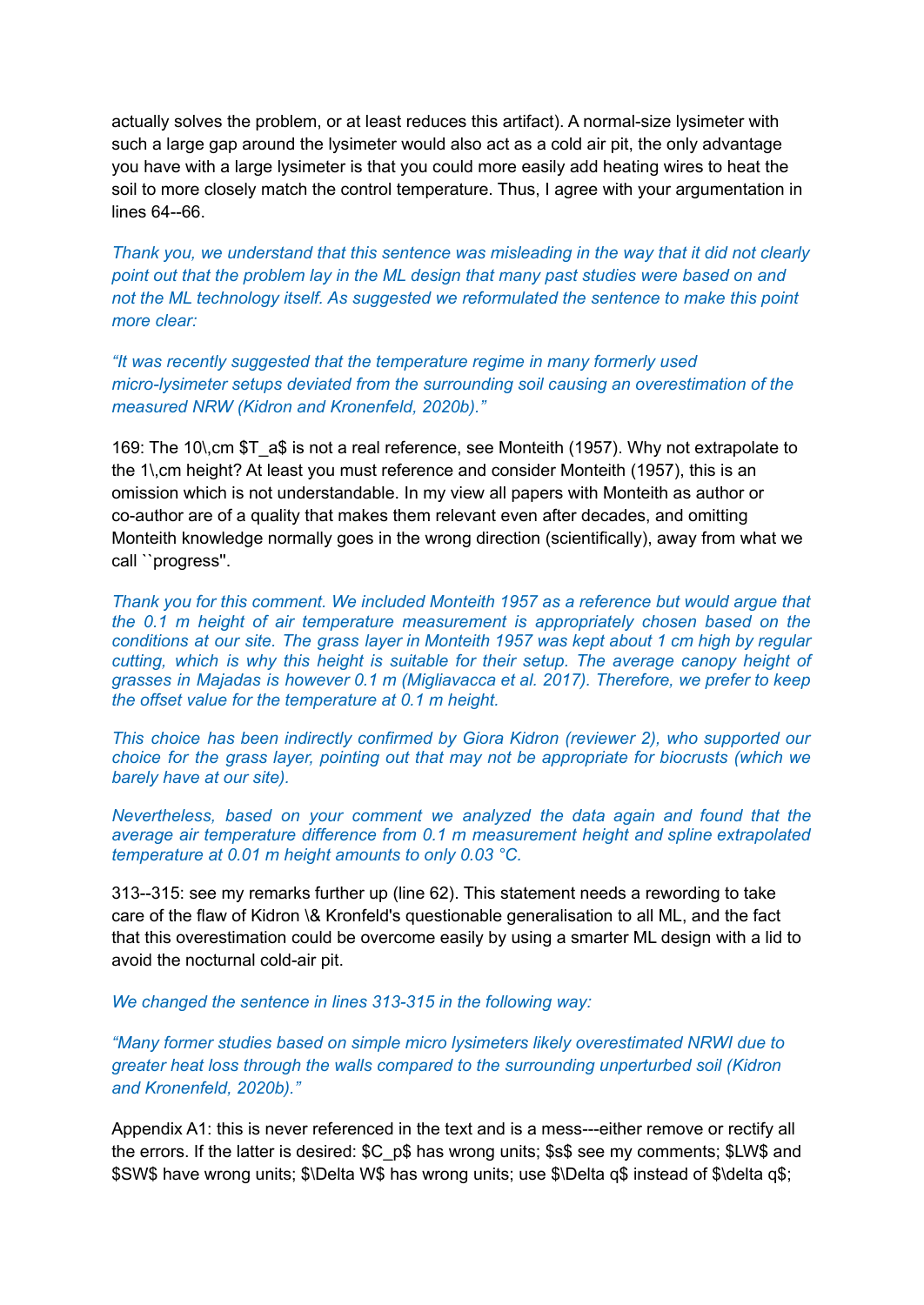\$\varepsilon\$ has wrong units (should be dimensionless or simply (---)); \$e\_a\$ has wrong units; \$u\_\*\$ should have the asterisk in subscript

*Thank you very much for making us aware of these errors, we corrected them and added a sentence in section 2.1.2 referencing Appendix A1. We also carefully checked the rest of the manuscript to avoid other errors of this type.*

Appendix A2: Eq. (A1) would be simpler to read as \begin{displaymath}T  $s =$ \sqrt[4]{\frac{1}{\sigma \cdot \varepsilon} \cdot \left[ LW\_\uparrow - (1-\varepsilon) LW \downarrow \right]} \end{displaymath}

#### *Thank you for making this suggestion, we made the changes to equation A1 as suggested.*

Appendix A2: the mathematical convention is to use either \$\cdot\$ (\verb+\cdot+) or space for multiplications of scalars, and only use \$\times\$ for vector products; please update equations accordingly. Use ``upwelling'' and ``downwelling'' for radiation fluxes; there is always the potential confusion that a down-looking sensor actually measures upwelling radiation, etc. Replace the erroneous NA with (---) or (dimensionless)

# *Thank you for making this suggestion, we made the changes to equation A1 and in the methods section as suggested.*

Figure 6 and the text is actually a result of the study, not a discussion point. Maybe this is the reason why I think the title and text do not agree---if evaporation as mentioned in the title were the focus of the paper this aspect would have come first in the Results section, not last as an add-on in the Discussion section.

*We understand Figure 6 more like an outlook & hypothesis for future work. Changing it into a result of the study would require a more detailed and statistically substantiated analysis which does not fit the focus of the manuscript. Nevertheless, we think this observation is interesting to the community and promotes more research on EC negative latent heat flux measurements. We revised the respective paragraph and tried to make it more clear that future research should systematically test the suitability and limitations of EC to detect adsorption.*

*We would leave it to the editor to decide whether Fig. 6 should be moved to the results section.*

# **OTHER IMPORTANT POINTS**

12: ``eddy covariance-derived latent heat flux estimates'': since the paper focuses on NRWI I found this statement somewhat misleading because it only addresses the ET losses but not the gains that would be associated with NRWI. Moreover, the authors do not even define ET, which indicates that this was not the real focus of the manuscript.

*We are not sure that we understand the problem with this sentence since we chose "latent* heat flux" in the formulation for the reason that it is not directional, whilst ET as you point out *here would only address the losses.*

Also for the definition, we would like to ask if there is a problem with the way we defined ET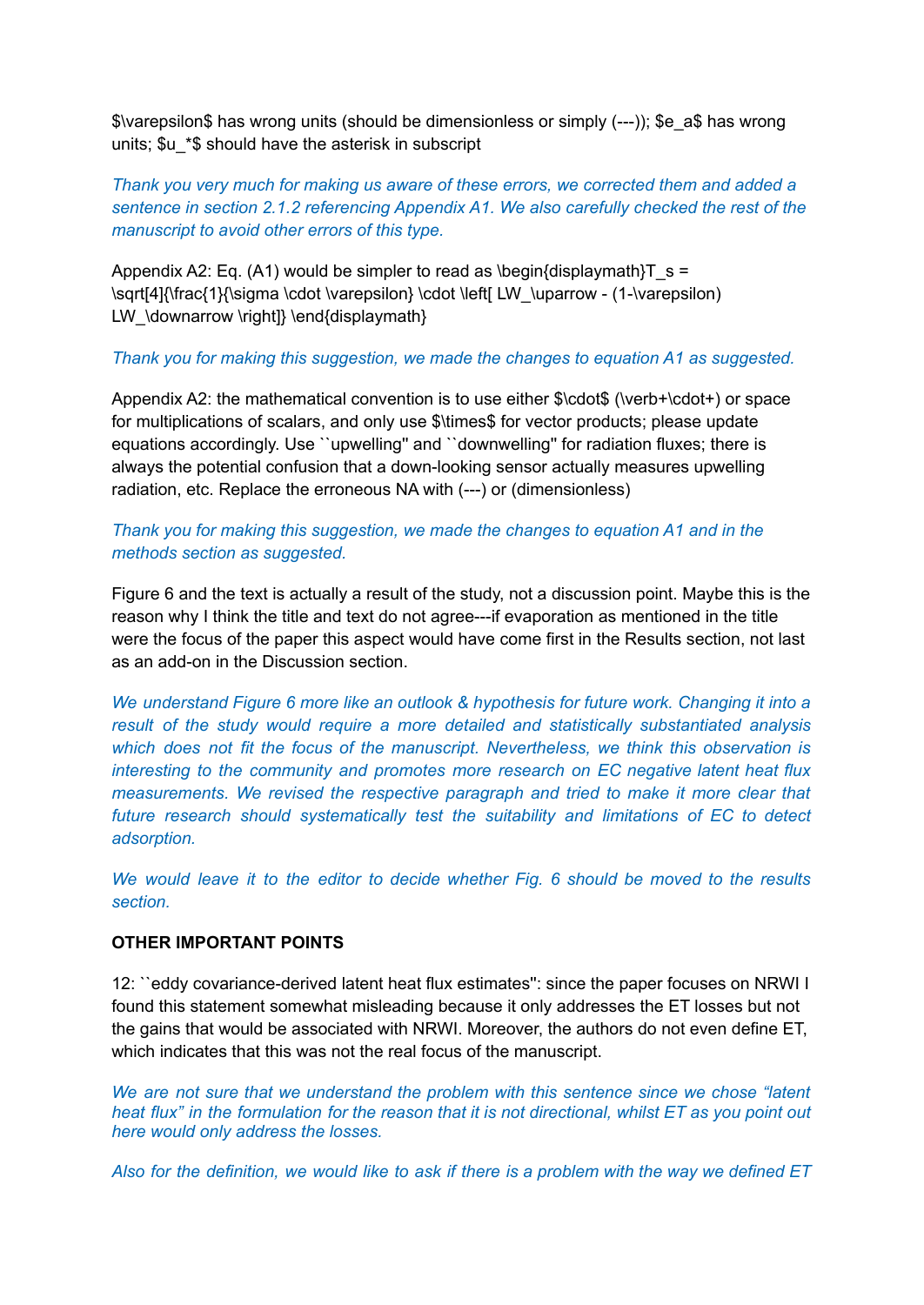*("evapotranspiration (ET, mm)") in line 18 or if this sentence was maybe just overlooked.*

23: horizontal precipitation does not belong to NRWI. It is rainfall (precipitation) which is not measured by standard rain gauges (but e.g. by special rain gauges on vessels).

*Thank you for clarifying this point. We deleted horizontal precipitation in the parenthesis.*

26: it is not Feigenwinter et al. who defined the classification of fog. Rather use a primary source here, AMS, WMO, or (what I use) the AMS Glossary of Meteorology by Glickman (2000):

@Book{Glickman2000, editor =  $\{Todd S. Glickman\}$ , publisher = {American Meteorological Society}, title  $=$  {Glossary of Meteorology},  $year = {2000}$ ,  $address = {Boston, MA},$ edition =  ${2}$ , comment = {formerly: http://amsglossary.allenpress.com/glossary/}, url = {[https://glossary.ametsoc.org/wiki/Welcome}](https://glossary.ametsoc.org/wiki/Welcome) }

# *We completely understand that applying this change makes great sense and exchanged the citation following the suggestions of the reviewer.*

30: ``However, differentiating between these two origins is commonly not possible (Li et al., 2021b)''---this is wrong, please read the text: Li just shows the opposite that because the sources of the vapor used in dew formation and the vapor from soil water are of such different origins, using stable isotopes allows to differentiate. You may argue about the word "common", but stable isotopes are common by now (at least the simple-to-measure ones such as \$^{18}\$O and \$^2\$H in water and water vapor). MPI Jena is doing this since its establishment. Please reword to convey the correct content and context with this statement.

*We agree that the citation of Li at this point in the text was misleading. What we want to express is that in most NRWI studies this differentiation was not performed and Li et al. 2021b were an exception. We changed the sentence in the following way and hope it is more clear now:*

# *"However, most literature summarizes both processes as dew because a distinction requires additional measurements such as stable water isotope (Li et al. 2021b)."*

88: ``However, the structure of the cage allowed for grazing to maintain the lysimeters comparable with the rest of the plot.''---this is a challenge and it would be interesting to read some more details how this is successfully done. As is, it is not possible to reproduce this as a reader.

*We added a sentence on the height of the fence (50 cm, cage was the wrong wording) and also referred to the pictures added in the appendix based on the suggestion of Giora Kidron (Reviewer 2). We hope that these additions make it more comprehensible for the reader.*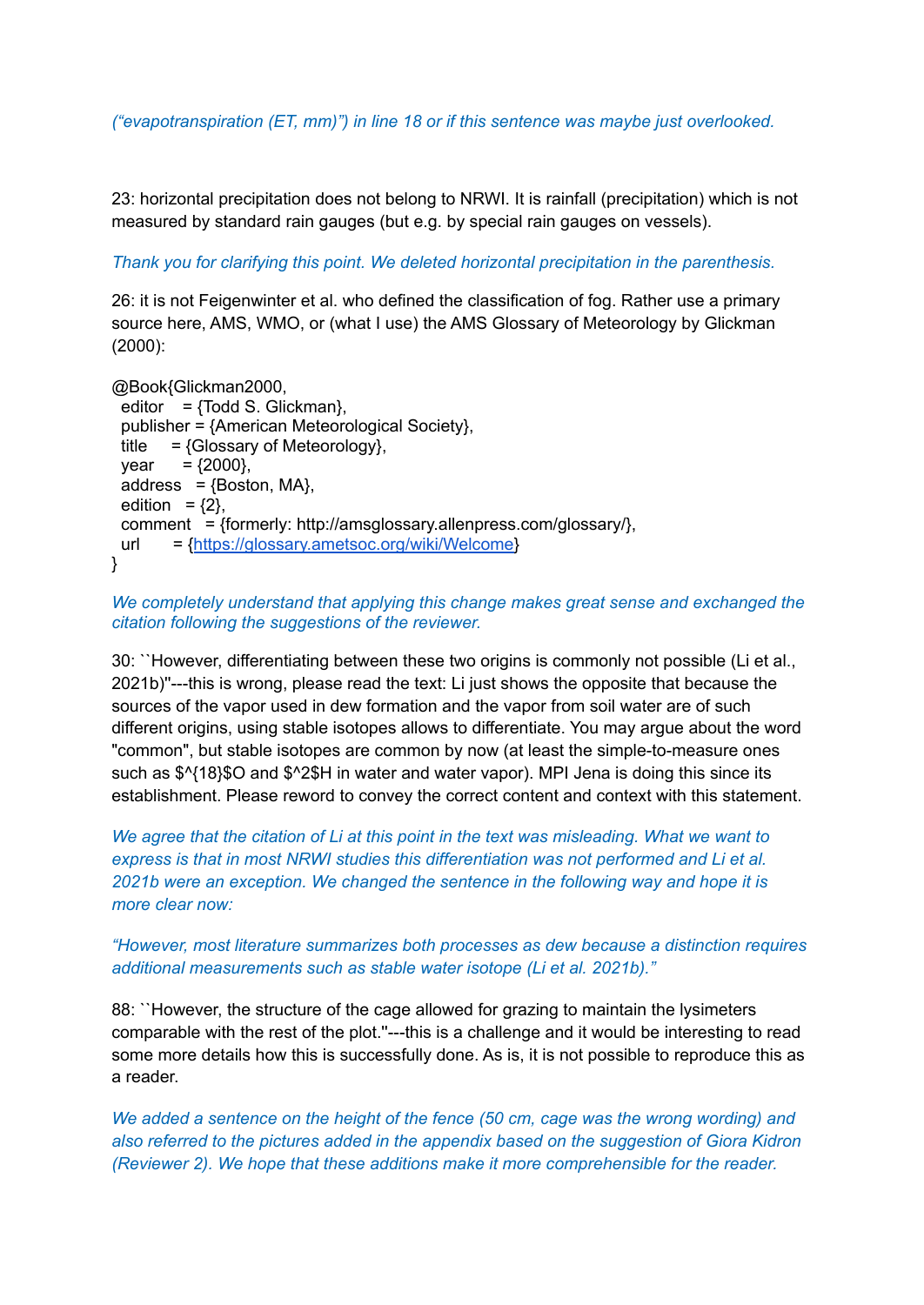*For the period analyzed in the manuscript, the strong agreement between EC and lysimeter ET suggests that the grass cover inside the lysimeters was representative of the footprint of the tower in the open space.*

*During spring 2017, dry matter of the herbaceous vegetation was measured in-situ manually (GrassMaster Pro Drymatter Instrument, Novel ways Limited, New Zealand) on the lysimeter and open space. The mean drymatter over spring in the open area amounted to 704 kg/ha and to 714 kg/ha on the lysimeters. The difference of 10 kg/ha was however smaller than the standard deviation of 348 kg/ha for the open space and not systematically low, which would be the consequence when lysimeters were excluded from grazing. We could include this information of 2017 in the manuscript if the reviewer considers it an important addition.*

128--129: Note to Editor: I cannot check the data and code which will be made available once the manuscript is the same. I normally also only publish code and data once a manuscript is accepted, but here the authors do not provide the details in the paper and expect readers to go into the code.

*With submission, we sent the access links to the zenodo repository to the editor. The idea was that the data access would be thereby possible for reviewers that prefer remaining anonymous, and to then open up the database before acceptance.*

If this didn't work out you can send us an access request on the following page and we grant *the access to the data: <https://zenodo.org/record/5575521>*

*Apologies for the inconvenience.*

134: question: an animal stepping onto the column, is this not bringing \$\Delta W\$ outside of the accepted range and is thus treated there?

*If a large animal, such as a cow, is stepping on the column, this should have been removed* by the fix threshold value (I 131). In line 134 we refer to lighter animals, such as rabbits or *snakes, which should be identified by the comparison between lysimeter weight increase. We added this information in the text to make it more clear to the reader.*

*"In contrast, if only one lysimeter column shows an anomalous ΔW we considered this as an artifact (e.g., small animals such as snakes or rabbits stepping on the column or issues with the boundary control) that can be removed from the time series (Hannes et al. 2015).*

148: ``water input''---reword, NRWI is also a water input and this is \textbf{not} to be included here!

*We followed your suggestion and changed "water input" to "weight gain". We hope it is more clear now that we suspect a technical problem in these periods and do not consider these measurements reflecting surface-atmosphere exchange processes.*

166: That's why Monteith (1957) uses 1\,cm \$T\_a\$ would be good if you could relate your text more to Monteith's outstanding work which is still our reference.

*We hope that we could address this point to the satisfaction of all by our answer in the section "Major points".*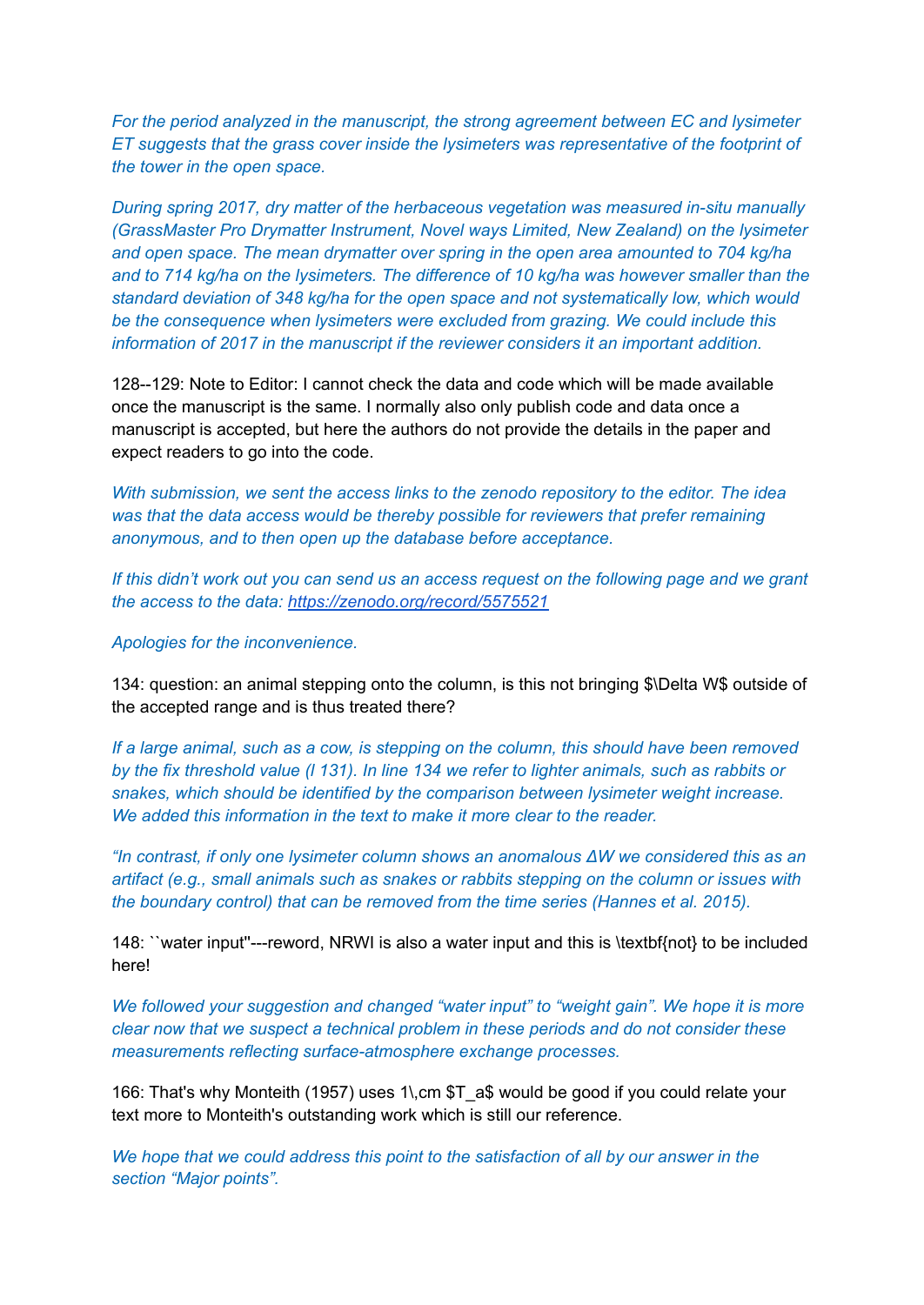251: you show ET with negative sign convention, although you use a positive sign convention for \$\lamda E\$ in Eq. (2.1). Moreover, you never defined ET nor its sign convention. My recommendation is to use positive values as ET losses from the soil to the atmosphere. I have not seen papers using the reverse sign convention, yours is the first, and this confuses me and maybe also the reader. Recall that the standard hydrological budget equation is still: precipitation = runoff + ET +/- change in soil storage. Moreover, you use a positive ET in Fig. 3b. At least you need to be consistent and declare your symbols and sign conventions (if they should deviate from common sense notation)

*We followed the recommendation of the reviewer and used positive values when referring to measured ET in the manuscript.*

280: ``evaluation statistics improve by one hour''---I am unable to see this one-hour improvement in Table A2. Is there an error here, either in Table A2 or in the wording?

*We checked again and there was no error in Table A2. We rephrased the sentence in the following way to be more specific:*

*"When comparing only measurements where at least two out of the five lysimeters show weight increases assigned to adsorption, MAE and RMSE decrease by from 4.9 hours to 4.0 hours, and from 5.9 hours to 4.7 hours, respectively."*

306: the absolute value of adsorption may be low (as total NRWI may be low), but the relative share in NRWI is quite high in my view. Maybe rather compare the relative numbers to focus on the processes leading to the different components of NRWI

*If we understood this comment correctly, in your view the relative share of adsorption to the total NRWI in our ecosystem is quite high. As suggested we added a sentence in the result section to include the information on the relative numbers:*

*"The largest relative contribution to the mean total NRWI is adsorption with 50 %, followed by dew with 33 % and fog with 15 %"*

*We also added the following sentence in the Discussion section to focus on the process:*

*"An important finding of our study is that the relative share of adsorption to annual NRWI is with 50 % much larger than the contribution of dew. Since dew has received greater attention in the past (e.g.Tomaszkiewicz et al., 2015; Beysens, 2018) more long-term studies are necessary to evaluate which NRWI flux is more relevant across years and semi-arid regions."*

*We also added references to other studies reporting on the relative share of adsorption to ET to underline that in this regard the relative share is reasonable and to underline the potential importance of its contribution to ET:*

*"Daily adsorption was reported to compensate for 25 % to 50 % of ET in a Spanish olive orchard (Verhoef et al., 2006), and even 93 % of ET in the Negev (Florentin and Agam, 2017). With a maximum compensation of 42 % per week, our findings are comparable to the observations in the Olive Orchard. However, it should be noted that the two cited studies*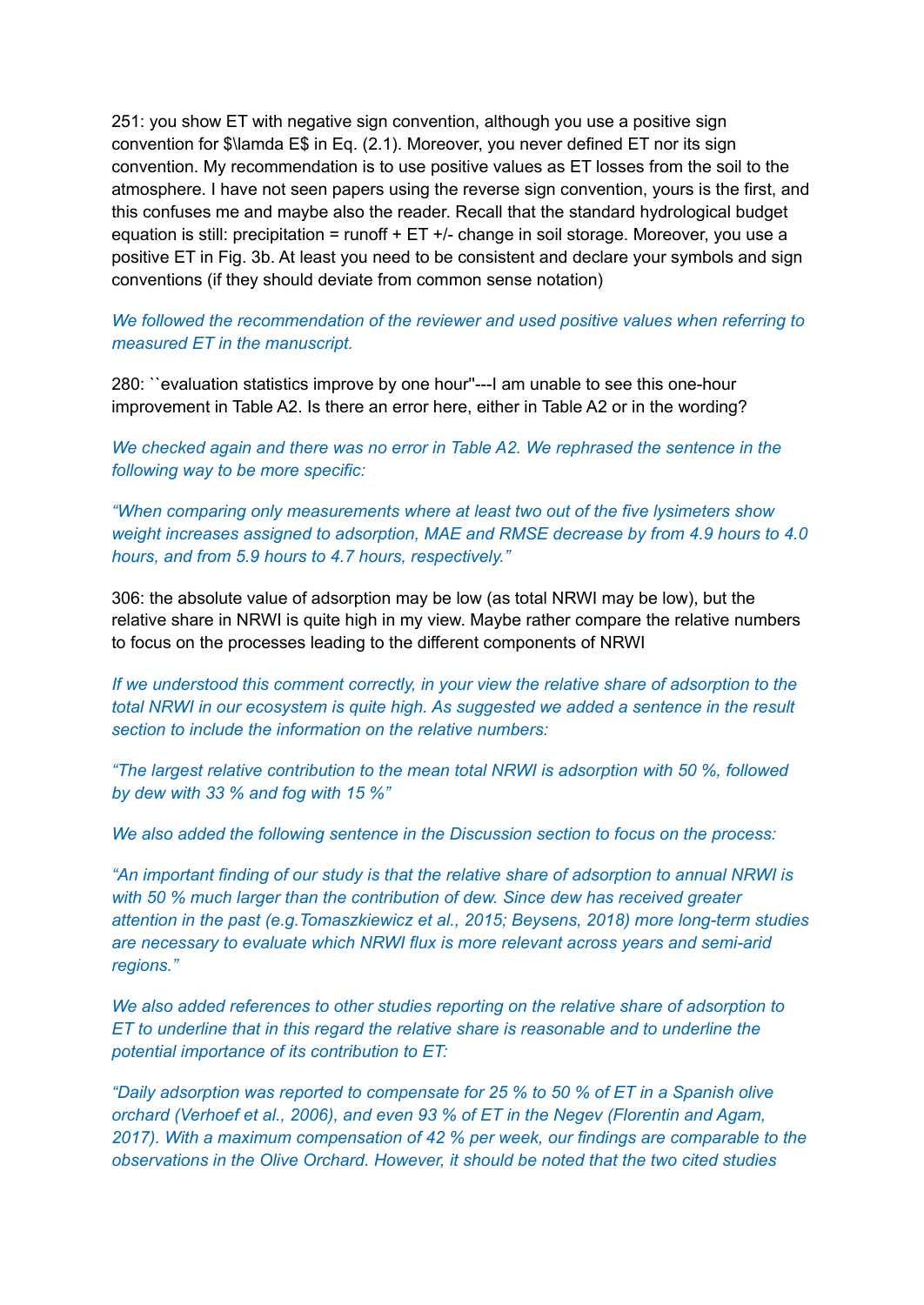*covered time periods of only several days and therefore the variability of these percentages across the season is not known."*

377: ``At our site, this pattern is obvious and indicates that night-time EC measurements could serve to detect adsorption (Fig. 6).''---I partially disagree, but you may convince me with your arguments. In my view adsorption is not directional as dew formation (from vapor above the canopy) or distillation (from vapor below the canopy), and hence should in my view not leave the best trace in EC-based flux measurements. I though (so far) that dew formation should lead to negative \$\lamda E\$, whereas distillation is not seen by an EC system; and adsorption should only be seen in EC fluxes if its vapor source is above the canopy, but not below. Your Figure 6 of course empirically shows better performance (qualitatively) for vapor adsorption than dew formation, but for me the explanation is not that obvious as your text implies.

*Thank you for sharing your thoughts and understanding of the process with us. It is important to differentiate between the processes i) adsorption of redistributed vapor within the soil column, and ii) adsorption of atmospheric vapor. This differentiation is not much different from soil distillation vs. dew. We agree EC should register negative λE when the H2O recorded from the lysimeters stems from the atmosphere (in the case of dew and adsorption of atmospheric vapor).*

*Our setup leads to the conclusion that the recorded adsorption mainly stems from the atmosphere and is not redistributed water within the soil column. This was also backed up (data not shown) by measurements of soil water potential from pF meters within the lysimeters at -10 cm depth, from which we can estimate soil pore vapor pressure (with the Kelvin equation). They revealed that even at 10 cm soil depth, pore vapor pressure drops occasionally below the atmospheric vapor pressure measured at 1 m height, particularly at night. Since close to the surface, the soil likely is even dryer, those observations pointed in the direction that the largest fraction of the adsorbed water at our site stems from the atmosphere.*

*But still - the question remains if EC and lysimeter adsorption measurements are comparable also in other setups and under different conditions with a different tower or vegetation heights. These questions also motivated us for a follow-up analysis where we started working on a set of paired lysimeter and EC observations from several sites, to systematically investigate these patterns across setups and hopefully can give you more profound answers after our next study.*

397: ``LE fluxes at dry conditions''---you never defined or used LE, but this appears to be an important statement that should have appeared in Discussion already. Conclusions should not bring up new aspects that were neither addressed in Results nor in Discussion.

*Thank you for pointing this out, we changed LE to λE, which was the term that we intended to use, in line with the figure and the reasoning presented in the Discussion. λE was defined in line 120 in the methods section already.*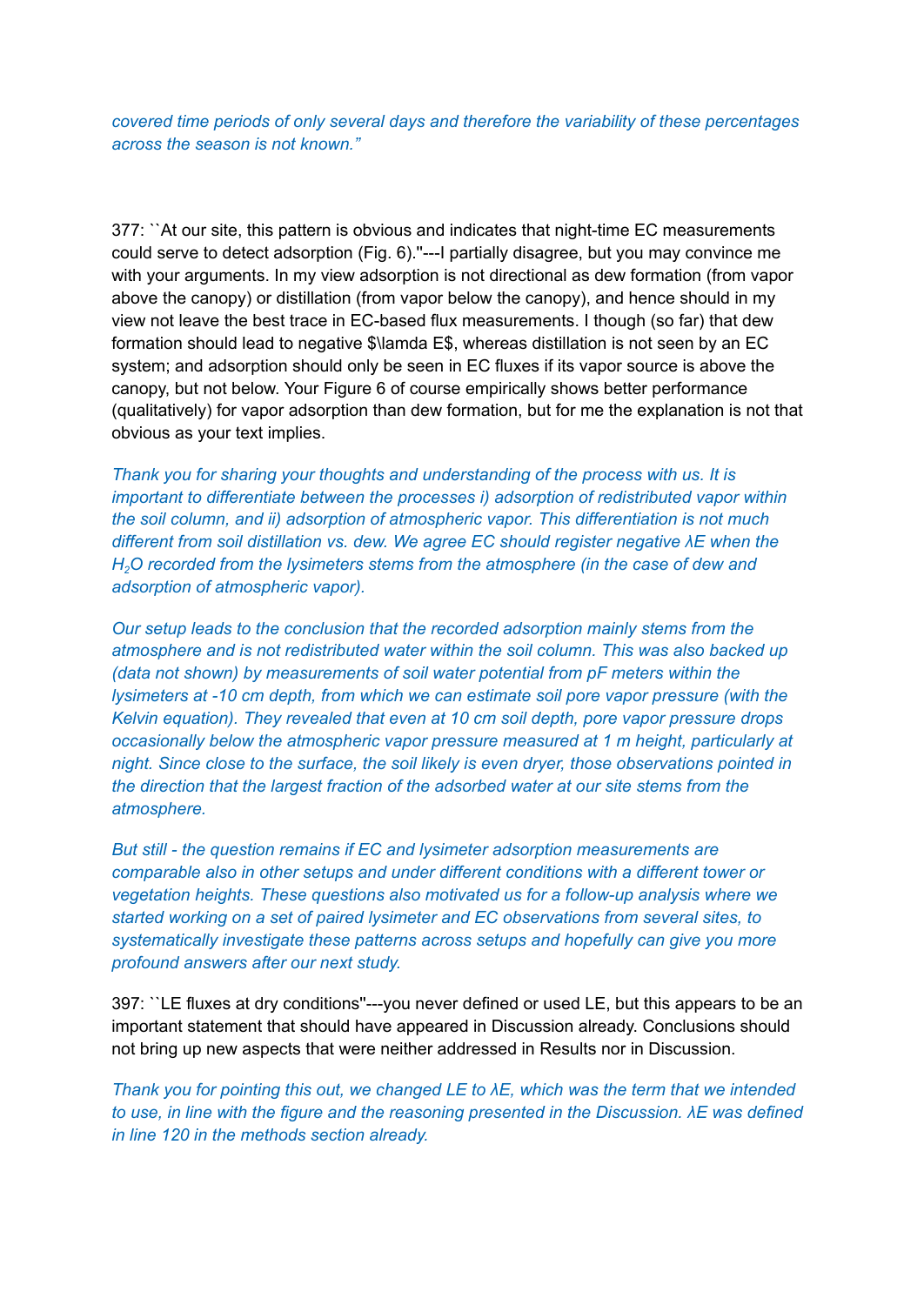Figure 1: in the text it sounds as if you want to use this as a general workflow also for other sites. But then my recommendation is to avoid site-specific magic numbers in the scheme and provide the site-specific values in the caption to be clear. E.g.:  $T_s < (T \text{dew} -$ T\_\textrm{dew, t})\$ with the information that  $T\ \text{dew}, t$ }\$ = 1.4\,\$^\circ\$C for your lysimeters and site.

# *We changed Fig. 1 and the respective sentences in the methods section based on your suggestions.*

Figure 1: just of curiosity because we were challenged on this aspect with our ML: why do you not use the high-quality measurements of the drainage outflow of your lysimeter to make sure that drainage loss at the bottom of the soil slab is not erroneously treated as ET? You classify \$\Delta W \le 0\$ as ET, although it could be drainage loss after intensive rain. This may be an important aspect if you think the method should also be applicable elsewhere.

*We removed the tank level changes induced by the lower boundary control system (drainage and capillary rise) already in the raw data filtering, as described in line 130 The reason is, that in the step after - 'outlier identification across columns' - we needed to have these measurement system-induced changes already taken into account and excluded as a potential source of asynchronous behavior between columns.*

Figure 1: the percentile approach to separate fog from dew is in my view weak and questionable. Namely dew can only form under conditions that you classify as ``fog'' but fog droplets---if advected---can be present at relative humidities that are not showing saturated air (high \$\mathrm{rH}).

*It became clear to us that we need to explain better why we chose the percentile approach and what preconditions need to be fulfilled for this approach. We restructured the text and added to 2.2.1 (Material and Methods Section) the following information*

*"Theoretically, fog occurs at a rH of 100 %. We noticed, however, that the maximum saturation values varied depending on the sensor, with values between 98 % to 104 % (Fig.* A2). We, therefore, decided to set a rH threshold (rH<sub>i</sub>) that is based on the data distribution *of the sensor to account for the individual uncertainty when the air is nearly saturated, for systematic biases, and for drifts. In our study ∆W is attributed to fog when rH<sup>t</sup> = 97.1 % which is the 90 th percentile of the rH sensor records measured at 1 m height."*

We added the sensor height to Figure 1 to make it also more clear that for fog, we look at *sensors at 1 m height and for dew, the conditions within the canopy are considered.*

*At our site, advection fog is negligible which is reflected in low wind speeds and no constant wind direction during fog events.*

Figure 4: move the text in the dial at upper right so that there are no overlaps

Figure 4: reduce the size of the end marks of the whiskers

*Thanks for the nice suggestions. We implemented both suggestions in Figure 4.*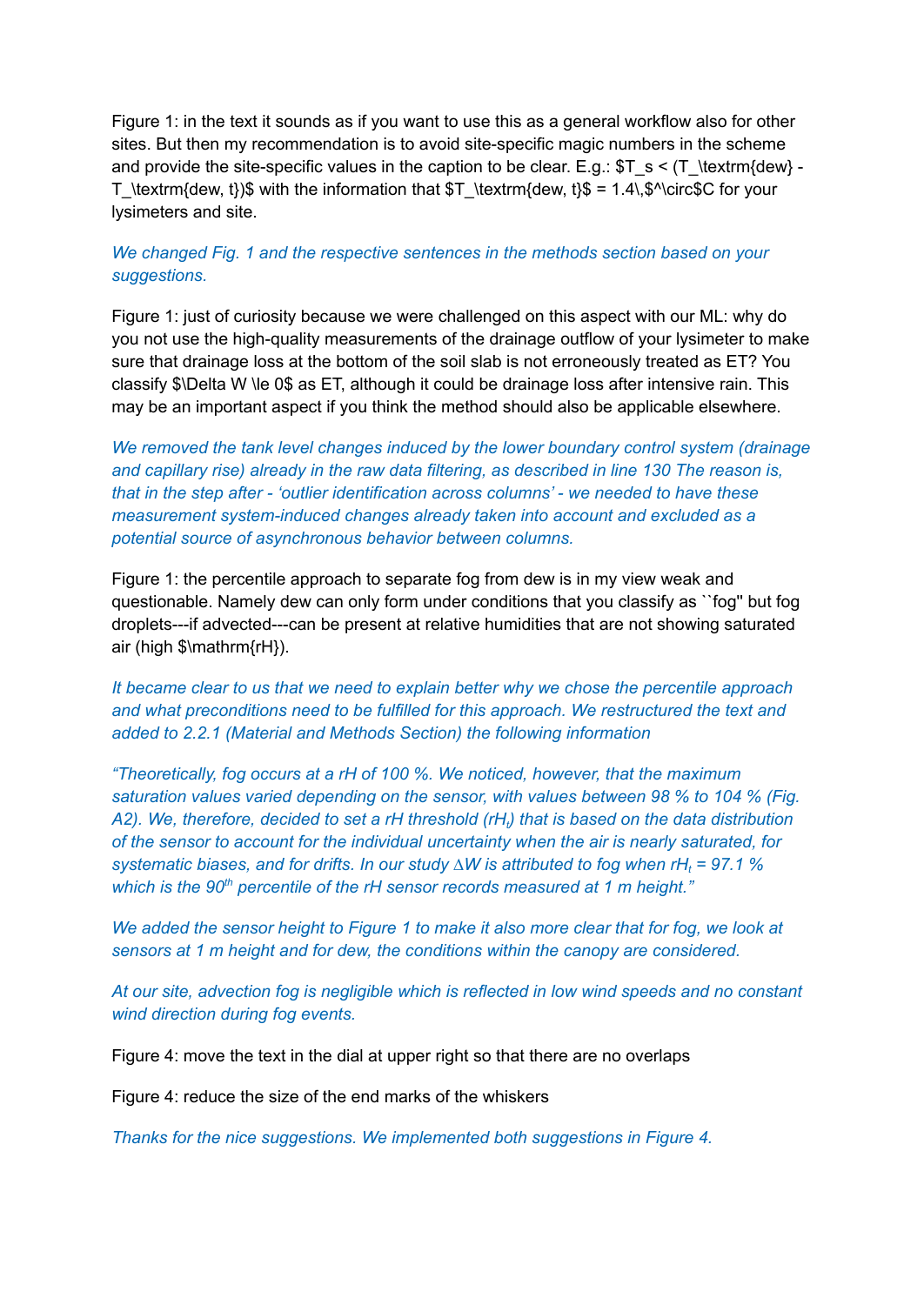Figure A1: there is an error on the x-axis, this is  $\mathcal{S}$  mathrm{rH $\mathcal{S}$  as a fraction, not in  $\mathcal{S}$ . Moreover Oswin (1946) and Lewicki (200?) are missing in references. And please don't chomp off the right part of the display. I also cannot see the 95\$^\textrm{th}\$ percentile in my printout, and the 85\$^\textrm{th}\$ would profit from a thicker line width. Why do you use x and y in the equation when your variables are actually \$\mathrm{rH}\$ and  $\mathcal{S}\mathsf{M}$  S\mathrm{SWC}\$? You never defined that  $x = \mathcal{S}\mathsf{M}$  at  $\mathsf{M}$  and  $y = \mathcal{S}\mathsf{M}$  and  $\mathsf{M}$  sum athrm{SWC}\$.

*We added the missing references and applied all suggestions to improve Figure A1. We identified that the 95<sup>th</sup> percentile could not be computed despite trying several starting estimates and decided to take out the lines illustrating the 85 th and 95 th percentile to stay consistent.*

Table A2: The caption claims that the units of all values are hours day\$^{-1}\$, but the table heading claims that this is only hours; and then there might be an error: if cor means correlation, a unitless and dimensionless information, both are not correct. To be standalone you must define cor, mae and rmse (you don't use mse defined on the previous page). Moreover, I cannot see what you want me to see according to the text (see comment elsewhere)

*We changed the equations in A2 to complete the definition of cor, mae and rmse and added the units individually to each column in table A2.*

## **DETAILS**

32: Meissner et al. is not a complete reference, year etc. are missing

*Thank you for pointing this out, we corrected it in the manuscript.*

42: what do you mean with ``modeling frequency''---not intelligible to me

*We understand how the wording of the sentence was clumsy and now changed it to make it more clear:*

*"Modeling NRWI also remains a challenge, although a distinction must be made between modeling the frequency and duration of occurrence, and modeling the yields of the different NRWI fluxes."*

51: please add Riedl et al., accepted on 16 November 2021 at HESS. Last manuscript version available here (note that one more co-author appears in the finally accepted version): http://homepage.usys.ethz.ch/eugsterw/publications/pdf/Riedl.2021.FINAL.pdf, discussion paper version available via <https://doi.org/10.5194/hess-2021-317>

*We added the reference as suggested.*

77 and elsewhere: data are plural in formal English, please correct

*Thank you for pointing out this language-related error, we changed the respective sentences in the whole manuscript*

81: \textit{ilex} should be lower case; and remove the excessive white space before 20 trees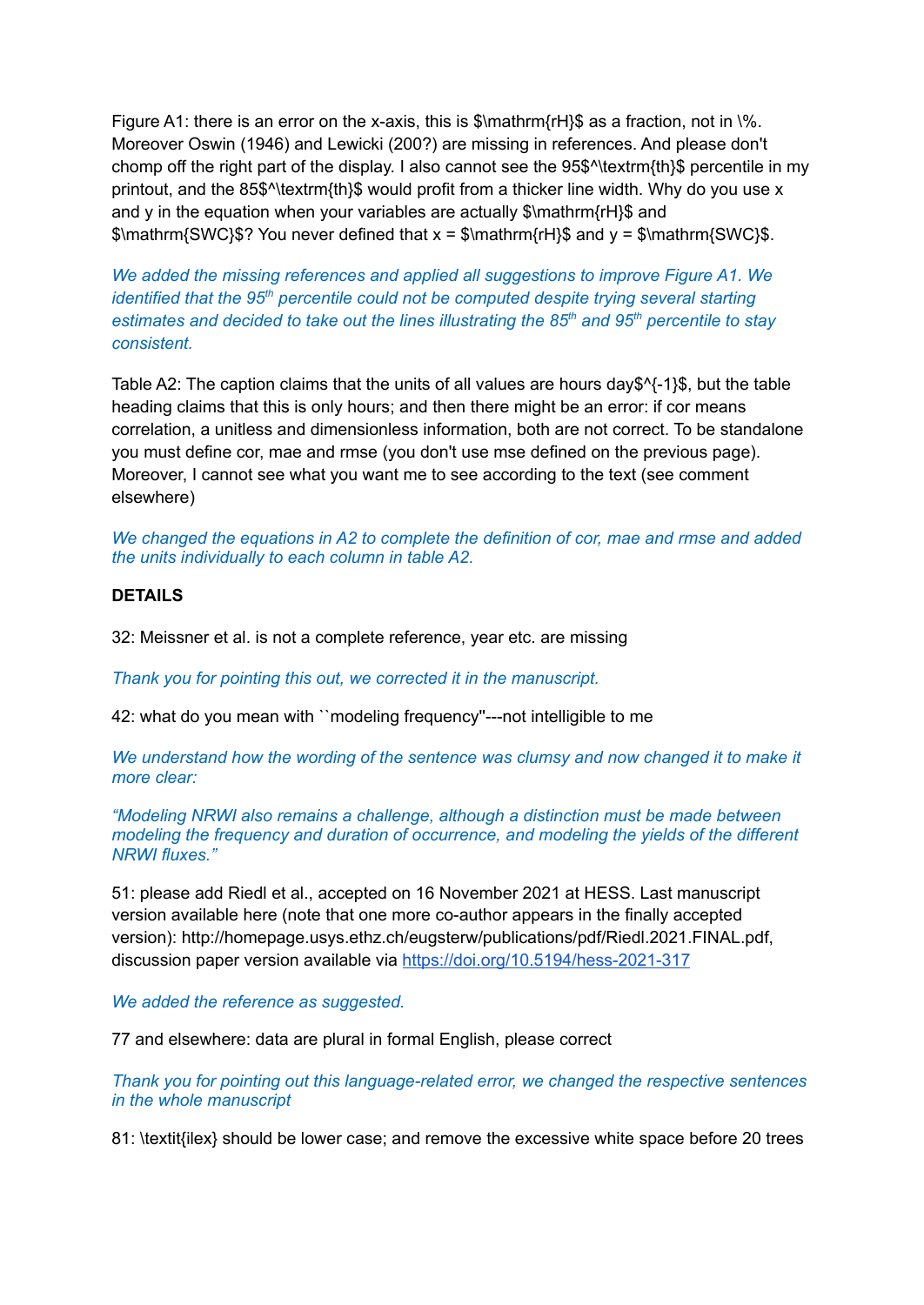*We changed ilex to lower case, and identified the reason for the white space, there was a problem with the latex command to insert a tilde.*

95--96: ``They rest \ldots'': this sentence is not intelligible to me, please rephrase in an understandable way

*We rephrased the sentence to:*

*"Each column has a 1 m² surface area and 1.20 m column depth and is situated on a weighing system consisting of three precision shear-stress cells, respectively (Model 3510, Stainless Steel Shear Beam Load Cell, VPG Transducers, Heilbronn, Germany)."*

112: add ``and'' (Pt-100 and capacitive \ldots)

*We changed the sentence as suggested.*

115: add ``The'' in The Netherlands

*We changed the sentence as suggested.*

120 and elsewhere: \$u\_\*\$ always has the asterisk in subscript, never in superscript

*We made the change to the variable as suggested.*

120: add reduced space between \$m\$ and \$s\$

*In the original latex version of the manuscript we use consequently the siunitx-package, the spacing is done within the command and we would prefer to not change this for individual units.*

121: add a comma in R3-50, Gill \ldots

*We added the comma as suggested.*

127 and elsewhere: note that Figure should be upper case if a specific figure of your manuscript is referenced; it is however lower case if you use figure for "Zahl" or "Wert" in German

*Thank you for pointing this out as well as the clarification. We changed figure to Fig. as specified in the guidelines from hess.*

131: delete ``together''

*Was changed accordingly.*

139: not a number is \textbf{NaN}, whereas \textbf{NA} means not available (it is the code for missing values). That's wrong here. I assume you mean not available \textbf{NA}.

*Yes indeed, we mean not available. We changed the expression accordingly.*

184: add s to describe\textbf{s}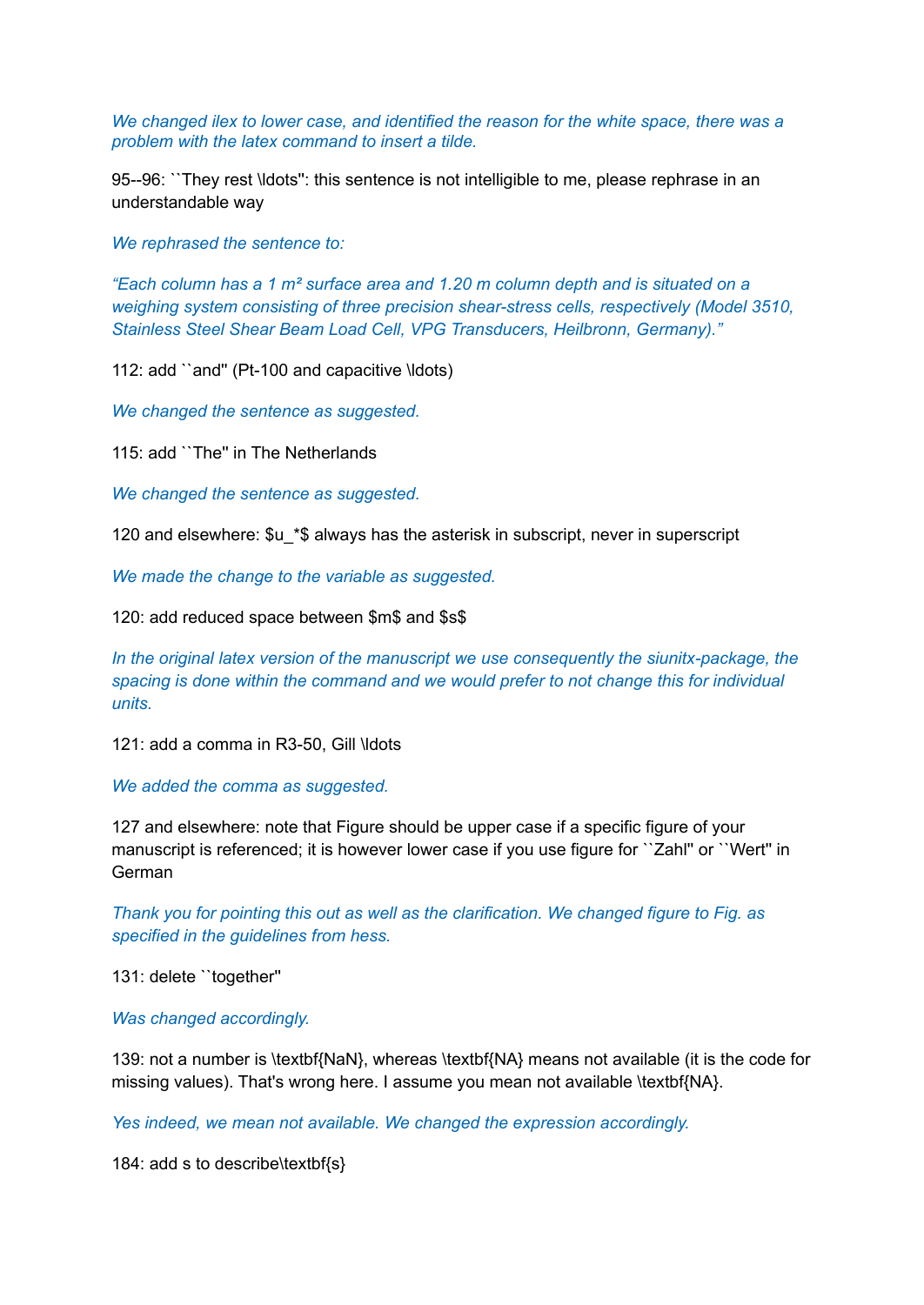## *Was changed accordingly.*

190: remove s from model predictions (not model\textbf{s} \ldots)

# *Was changed accordingly.*

207: \$\delta\$ is conventionally only used for isotopic ratios, \$\partial\$ is used for partial differentials, and \$\Delta\$ is used for finite differences. Here I think using \$\Delta q\$ instead of \$\delta q\$ would reduce confusion if readers are familiar with isotopes, and personally, I even think that using capital delta is the correct notation anyway.

## *Was changed accordingly.*

209: the Clausius-Clapeyron relationship is not a straight line and thus ``slope'' is the wrong word here. \$s\$ is actually \$de/dT\$; thus rewording is required

*We reworded and hope that the wording is more accurate now.*

"s (Pa K<sup>-1</sup>) is the derivative of the saturation vapor pressure curve defined as ( de  $_{\mathrm{sat}}$ /d T)"

209: there is an error here, \$\lamda E\$ is not the latent heat (of whatever), but the latent heat \textbf{flux}. Please correct.

## *Was changed accordingly.*

221: you defined \$\gamma\$ to be in units of Pa K\$^{-1}\$, but here the implicit assumption is that is is in kPa K\$^{-1}\$. Stick to your definitions; if readers use the equation as is with saturation pressures in kPa, then the first term is 1000 times too large.

*Thank you very much for looking deeper into this, I was indeed mistaken here. We changed it in the finalized manuscript.*

223:  $SC$  p\$ is not specific heat of air. It is the specific heat \textbf{capacity} of the air at constant pressure. Please correct.

*Was changed accordingly.*

227: replace moments with periods

*Was changed accordingly.*

229: in the text you correctly use ``diel'', probably being aware that diurnal can also express the opposite of nocturnal. My suggestion is to modify the subsection title to match the text (diel)

*Thank you, you are totally right, we changed the section title accordingly.*

247: should be ``its'' without apostrophe

*Was changed accordingly.*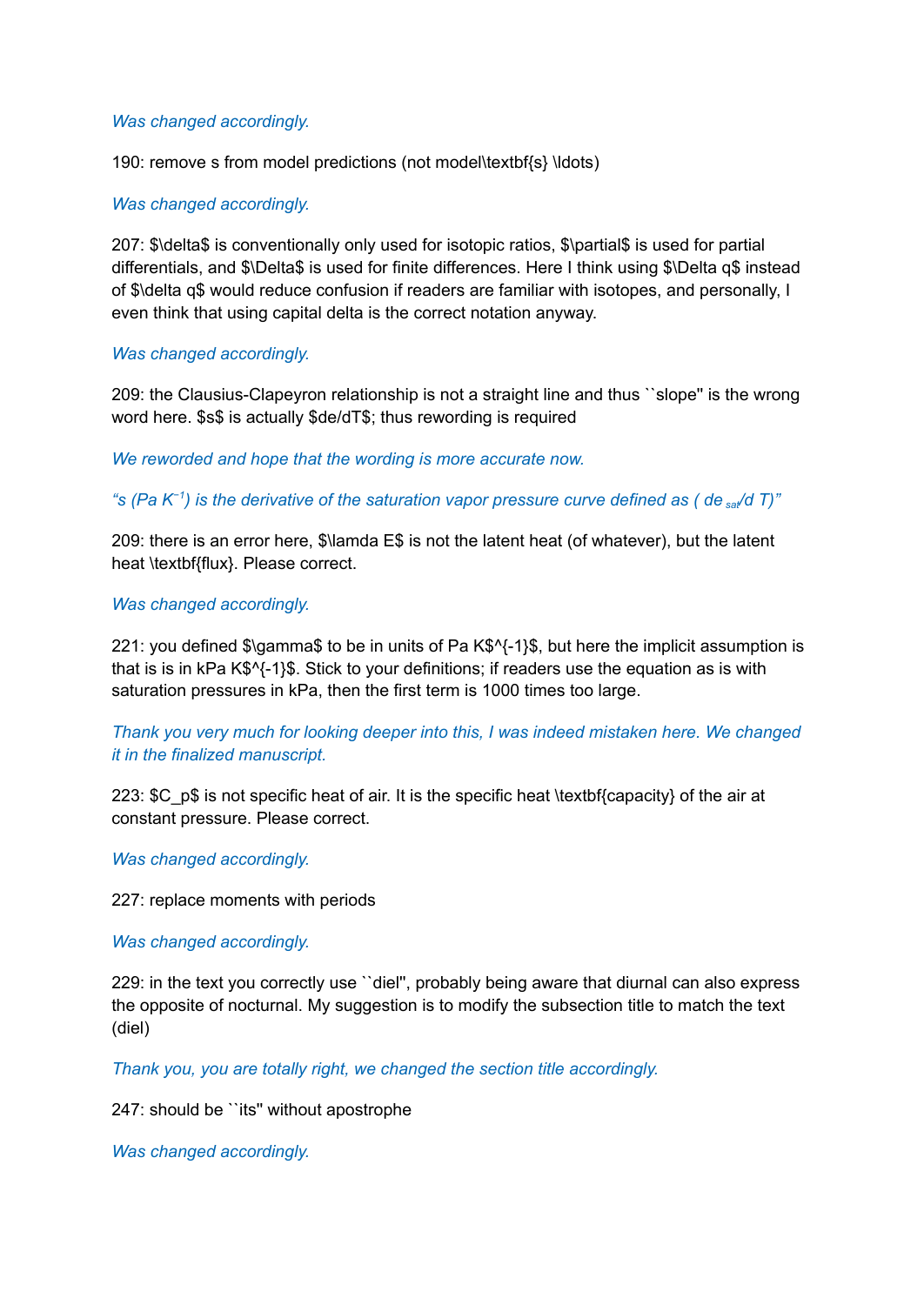254: a sum has no \$\pm\$ unless you specify in M\&M how you obtained the uncertainty (the reason: random errors of the mean have an average of zero, and thus for a sum there are no degrees of freedom to specify a random uncertainty). Please correct.

*We added a sentence in section 2.2.1 to clarify the origin of the uncertainty.*

*"Fluxes are presented in the results section as mean and standard deviation across the five lysimeter columns."*

258: you arbitrarily change from ET to \$ET\$ -- please homogenise (and define the version you keep)

## *Thank you for this suggestion, we revised the text again for homogeneous use of ET.*

263: your total of the components is 41.9 mm, but you specify 42.0 mm. The convention is to either specify the component that contains the missing 0.1 mm or to round accordingly if no additional component is part of the game. Note that modern round rules round 0.05 to 0.00 but 0.15 to 0.20 (this is essential to avoid drift). Another conventional rule is to round up the component that was closest to rounding down, to correctly represent the reported total.

*Thank you for having found this error. It should indeed be 41.9 mm in the text. We corrected it accordingly.*

264: I am surprised to see 50.6\% vapor adsorption. This seems to be quite a large value, but maybe is correct in this ecosystem. Here some independent (e.g. blotting paper) validation of the components would really have strengthened the paper.

*Yes, we agree with you regarding the fraction of adsorption from the total NRWI sum. This is one of the reasons why we presented this manuscript since little literature exists on periods of the length of a year which limits such comparisons. Of course, these values still could have a substantial interannual variability.*

*Regarding the field campaigns for validation measurements, we also agree. Unfortunately, nearly all field trips and potential campaigns in 2020 were canceled due to the Pandemic restrictions. But for the scope of the PhD project, it is crucial to continue now with the next step of the project.*

294: ``Our observation that especially nights 295 are prone to the formation of NRWI is also documented in the literature. '' This is an utterly trivial statement, do you really want to keep this in a scientific manuscript? For me it is on the same level as ``the grass was green and photosynthesis was important during daylight hours, as reported in the literature'' \ldots

*Yes, it is correct that nighttime dew formation is common knowledge. But still, we consider the sentence here as a way to guide the reader into the next sentences where we explain that particularly for adsorption, the observed timing differs from site to site (l.299). Some authors also reported nighttime adsorption while others observed the strongest flux between noon and sunset (Qubaja et al. 2020, Verhoef et al. 2006).*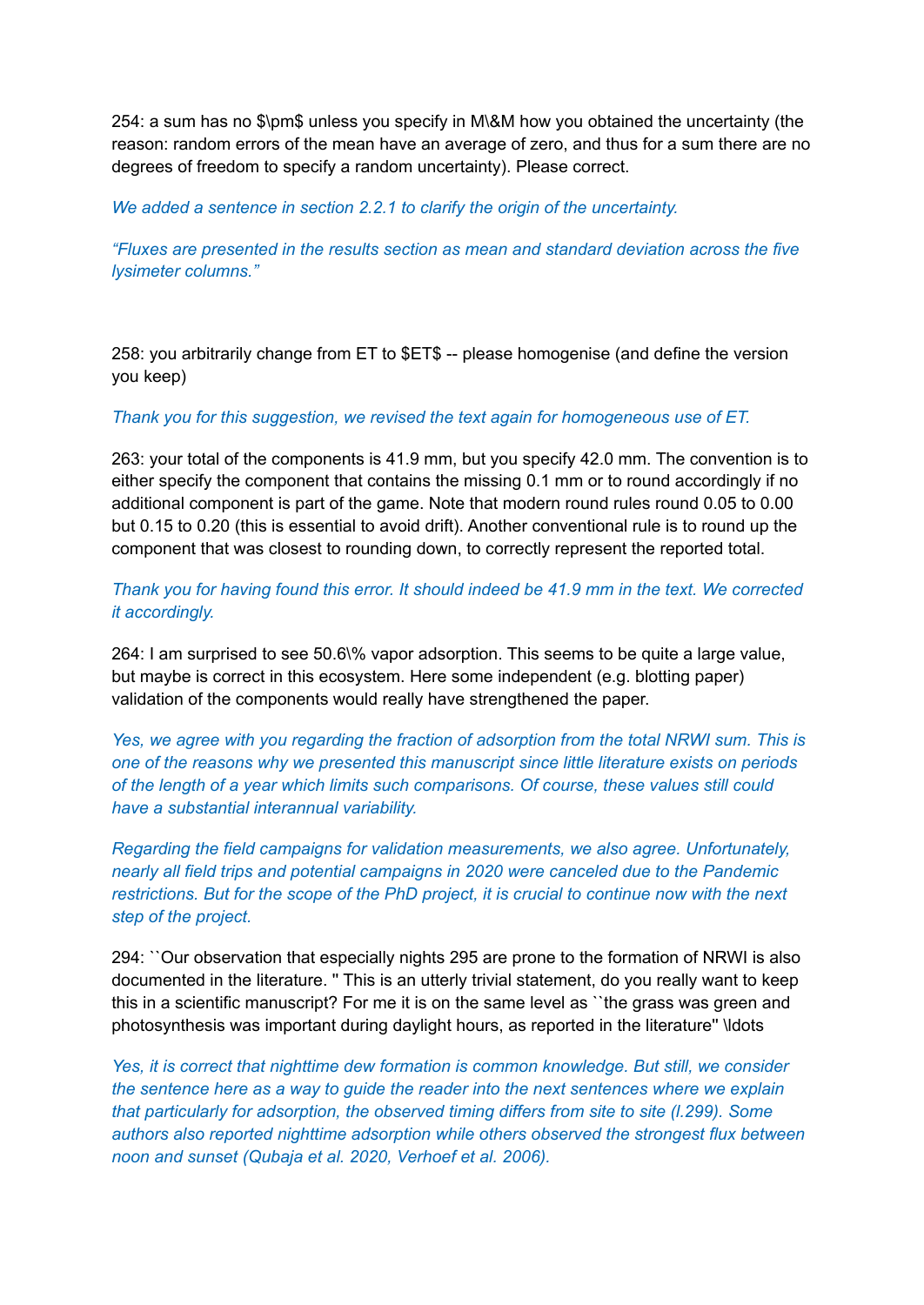### 336: should be ``its'' without apostrophe

### *Was changed accordingly.*

379: use ``scale up'' instead of ``up scaling''

### *Was changed accordingly.*

Figure 3: suggestion to move the legend to the panels and only show the curves that relate to the respective panel. In the legend some colors are hard to distinguish as is. Moreover, having a legend outside the plot area is Excel standard, not with scientific presentations.

Figure 3: use \verb+par(lend=1)+ to avoid the rounded (and thus unclear) endings of the bars

## *We included all suggested changes in Figure 3.*

Figure 5: panel (e) is not described. I assume that the second mentioning of (d) should actually be (e)

#### *Thank you for pointing out this error. We changed d) to e) as you suggested.*

General: \LaTeX typesets equation by assuming that characters are variables (if they are known), hence \$\mathrm{rH}\$ and \$\mathrm{SWC}\$ look odd in your text. Consider using \verb+\mathrm{rH}+ and \verb+\mathrm{SWC}+ instead

*Our reasoning for this decision to have rH and SWC in italic is that we tried to consistently write in italic all symbols representing physical quantities or variables. They are defined within the LaTeX document in the glossary file and listed in the manuscript with their respective unit in A1. We would prefer therefore to keep them as they currently appear in the manuscript.*

References: add doi or URL to Thom et al. (with scanned papers the doi is normally only shown on the publisher's website)

References: add doi to Sonntag et al.

*Unfortunately, there is no doi available.*

References: add space before parenthesis in Zhang et al. (2019a)

References: check Dirks et al.

References: check Kosmas et al., seems to be an incomplete / corrupted entry

References: check Nair et al.

References: check Peters et al. (2014)

References: check Rodrigues-Iturbe et al.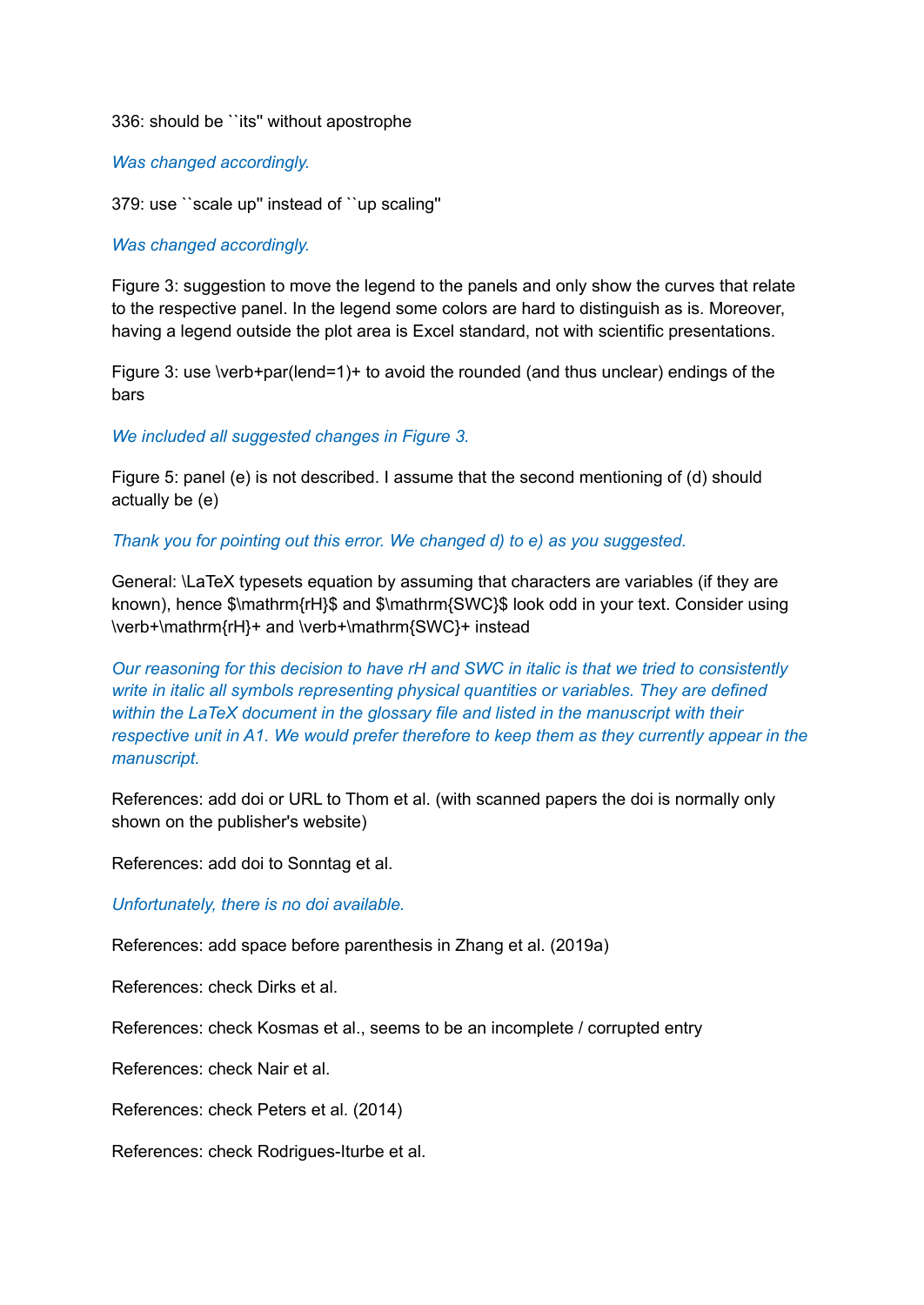References: generally only the doi is necessary, not doi resolved by the standard doi resolver plus the doi with the publisher's doi resolver and/or an alternative URL. See <https://www.hydrology-and-earth-system-sciences.net/submission.html#references>

References: generally rectify the entries according to the guidelines. Paper titles are normally in sentence case whereas journal names and book titles are using capitalised words

*Thank you for pointing this out, we used the Bibtex Bibliographic Style File from the hess submission guidelines. Theoretically, the style file would ensure that only the entries relevant for the standard hess reference list from the \*.bib file are considered.*

*As you identified there seems to be a problem concerning the URL-style and styles for papers and journal names and book titles. We tried an updated stylefile version without success and will therefore clarify with the editor or during final typesetting.*

References: is there no doi/URL for IUSS \ldots

*We checked again but couldn't find any.*

References: Meissner et al. is incomplete

References: Monteith is incomplete

References: Orchiston is incomplete

*Thank you very much for pointing out all the issues in the list of references. Where not indicated differently, the entry was revised and completed.*

*The editor is informed about my (friendly) long-term relationship with some of the co-authors.*

*PS: sorry for the LaTeX markups, I was not aware that HESS removed that option this year …*

#### *References*

*Beysens, D. (2018). Dew water. River Publishers.*

*Feigenwinter, C., Franceschi, J., Larsen, J. A., Spirig, R., & Vogt, R. (2020). On the performance of microlysimeters to measure non-rainfall water input in a hyper-arid environment with focus on fog contribution. Journal of Arid Environments, 182, 104260.*

*Florentin, A., & Agam, N. (2017). Estimating non-rainfall-water-inputs-derived latent heat flux with turbulence-based methods. Agricultural and Forest Meteorology, 247, 533-540.*

*Hannes, M., Wollschläger, U., Schrader, F., Durner, W., Gebler, S., Pütz, T., ... & Vogel, H. J. (2015). A comprehensive filtering scheme for high-resolution estimation of the water balance*